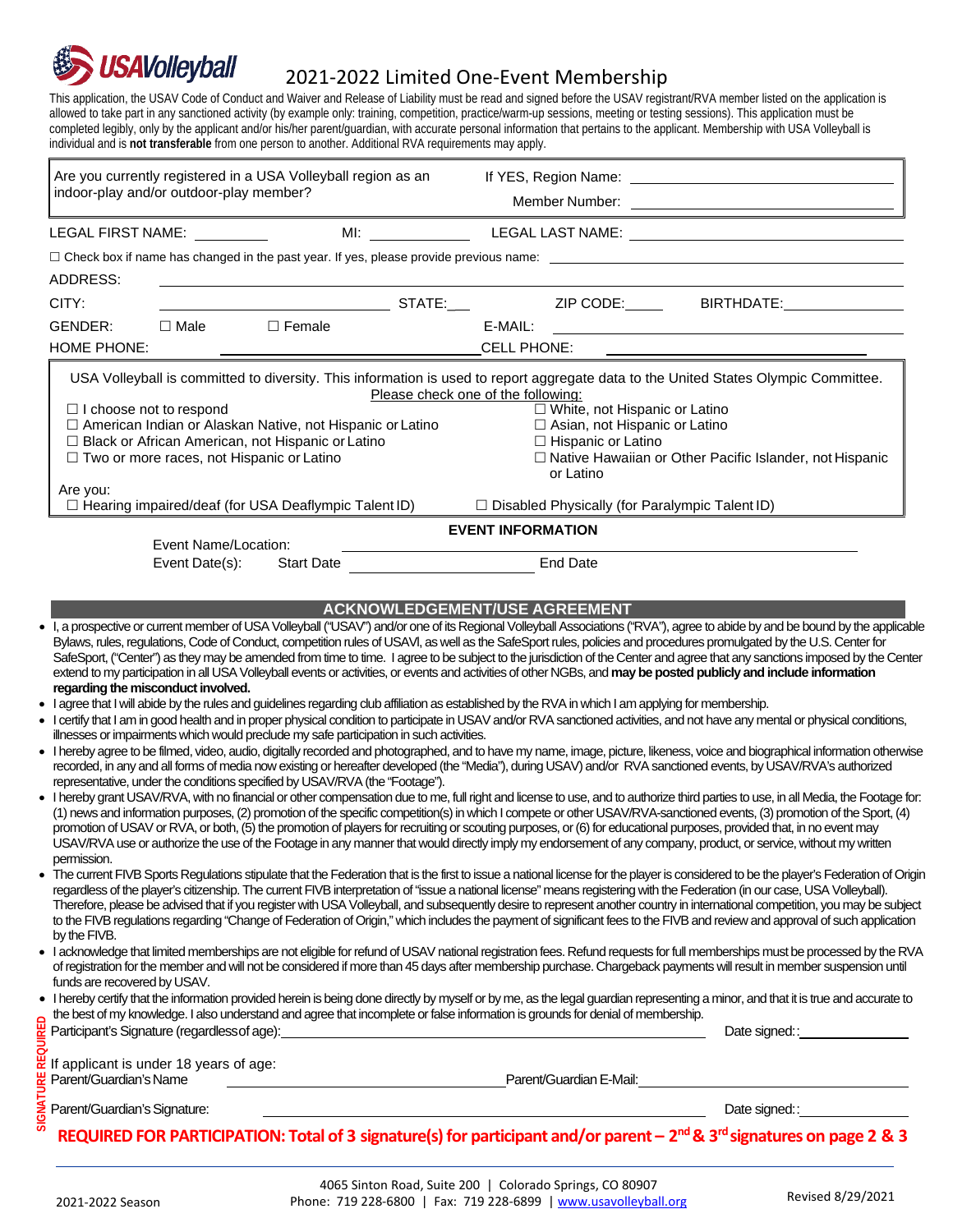I acknowledge that volleyball or any sporting event is an extreme test of a person's physical and mental limits and that my participation in a volleyball event can cause any or all of the following: property damage, including loss or damage to personal property; serious injury (including athletic injuries such as broken bones, concussions, or other injuries); sickness and disease (including communicable diseases and viruses (including COVID-19 or bacteria); trauma; pain & suffering; permanent disability; exposure to extreme conditions and circumstances; exposure to communicable diseases (including COVID-19); accidents involving other participants; contact or collision with other participants, playing surfaces, balls or other natural or manmade objects; and, paralysis and death.

Coronavirus (COVID-19) is an **extremely contagious** virus that may spread easily through person-to-person contact. Federal and state authorities recommend social distancing as a means to prevent the spread of the virus. **COVID-19 can lead to serious illness, personal injury, permanent disability, and death.**  Participating in USAV/RVA sanctioned activities and/or USAV/RVA sanctioned facilities could increase the risk of contracting COVID-19. USAV/RVA in no way warrants that COVID-19 infection(s) will not occur through participation in USAV/RVA sanctioned activities or by accessing USAV/RVA facilities.

**With a full understanding of the potential risks, I HEREBY ASSUME THE RISKS OF PARTICIPATING OR OFFICIATING IN A VOLLEYBALL EVENT**. I hereby take the following action for myself, my executors, administrators, heirs, next of kin, successors and assigns: a) **I WAIVE, RELEASE, AND DISCHARGE**from any and all claims or liabilities for death, exposure to disease, personal injury or damages of any kind, **EXCEPT THAT WHICH IS THE RESULT OF GROSS NEGLIGENCE AND/OR WANTON MISCONDUCT OF PERSONS OR ENTITIES LISTED BELOW**, which arise out of or relate to my traveling to and from or my participation in any volleyball event, **THE FOLLOWING PERSONS OR ENTITIES:** USAV and its RVAs, tournament directors, sponsors, and the officers, directors, employees, representatives, and agents of any of the above; b) **I AGREE NOT TO SUE**any of the persons or entities listed above for any of the claims or liabilities that I have waived, released or discharged herein; and c)**I INDEMNIFY AND HOLD HARMLESS**the persons or entities mentioned above from any claims made or liabilities assessed against them as a result of my actions.

## Participant's Signature (regardless of age):  $\blacksquare$

If applicant is under 18 years of age, a parent or quardian must execute, in addition to the foregoing Waiver and Release, the following, for and on behalf of the **minor.**

The undersigned parent and natural guardian or legal guardian of the applicant ( **\_\_\_\_\_\_\_\_\_\_\_\_\_\_\_\_\_\_\_\_\_\_\_\_\_\_\_\_\_\_\_\_\_\_\_\_\_\_\_\_\_\_\_\_\_\_** [minor's name]) executes the

foregoing Waiver and Release for and on behalf of the minor named herein. I hereby bind myself, the minor and all other assigns to the terms of the Waiver and Release. I represent that I have legal capacity and authority to act for and on behalf of the minor named herein, and I agree to indemnify and hold harmless the persons or entities named in the Waiver and Release for any claims or liabilities assessed against them as a result of any insufficiency of my legal capacity or authority to act for and on behalf of the minor in the execution of the Waiver and Release. I fully consent to my child's participation in USAV/RVA events.

Parent/Guardian's Name (ifregistrantisunder18 years of age):

Parent/Guardian's Signature:  $\blacksquare$ 

## **USA VOLLEYBALL CODE OF CONDUCT**

USA Volleyball ("USAV") and its Regional Volleyball Associations ("Regions") encourage participation and the pursuit of excellence in all facets of volleyball. USAV and the Regions grant the privilege of membership to individuals committed to this same pursuit. The privilege of membership may, therefore, be withdrawn or denied by USAV and/or the Regions at any time where USAV and/or the Regions determine that a member or prospective member's conduct is contrary to the best interests of the sport and those who participate in it.

In order to assist all members in serving the best interests of volleyball and to create an environment that is supportive, inclusive, positive and appropriate, USA Volleyball and its Regions have adopted this Code of Conduct. As a condition of membership, each prospective member is required to acknowledge and adhere to this Code of Conduct.

## **THE FOLLOWING SHALL BE CONSIDERED VIOLATIONS OF THE USA VOLLEYBALL CODE OF CONDUCT:**

- 1. Violation of any anti-doping policies, protocols or procedures as defined by the International Olympic Committee (IOC; www.olympic.org), World Anti-Doping Agency (WADA; www.wada-ama.org), Federation Internationale de Volleyball (FIVB; www.fivb.org), US Anti-Doping Agency (USADA; www.usada.org) or the United States Olympic Committee (USOC; www.teamusa.org). Violations of this provision will be adjudicated only by USADA or the proper anti-doping authority, not USAV.
- 2. Violation of SafeSport rules, policies and procedures promulgated by the U.S. Center for SafeSport (www.safesport.org), including the SafeSport Code and/or Minor Athlete Abuse Prevention Policies ("MAAPP"), as they may be amended from time to time.
- 3. Discrimination in violation of the Amateur Sports Act which requires that USAV must provide an equal opportunity to athletes, coaches, trainers, managers, administrators, and officials to participate in the sport of volleyball. Members must be allowed to participate and compete to the fullest extent allowed by USAV and Region rules. Discrimination against any member on the basis of age, gender, race, ethnicity, culture, religion, sexual orientation, gender expression, gender identity, genetics, mental or physical disability, or any other status protected by federal, state or local law, where applicable, is prohibited.
- 4. Possession, consumption, sale or distribution of alcohol, tobacco, vaping devices or e-cigarettes, marijuana, illegal drugs, or controlled substances, if such possession, consumption, or distribution is illegal or in violation of USAV or Region policy.
- 5. USAV policy prohibits the possession, consumption, sale or distribution of alcohol, tobacco, vaping devices or e-cigarettes by anyone registered as a junior volleyball player at the event venue of any USAV/Region sanctioned junior event.
- 6. Use of a recognized identification card by anyone other than the individual described on the card.
- 7. Physical damage to a facility or theft of items from a room, dormitory, residence or other person. (Restitution will be part of any penalty imposed.)
- 8. Possession of fireworks, ammunition, firearms, or other weapons or any item or material which by commonly accepted practices and principles would be a hazard or harmful to other persons at USAV/RVA sanctioned events.
- 9. Any action considered to be an offense under Federal, State or local law ordinances.
- 10. Violation of the specific policies, regulations, and/or procedures of the USAV, Region or the facility used in conjunction with a sanctioned event. (It is the responsibility of the individual to be familiar with applicable specific policies, regulations and procedures.)
- 11. Conduct which is inappropriate as determined by comparison to normally accepted behavior.
- 12. Physical or verbal intimidation of any individual.